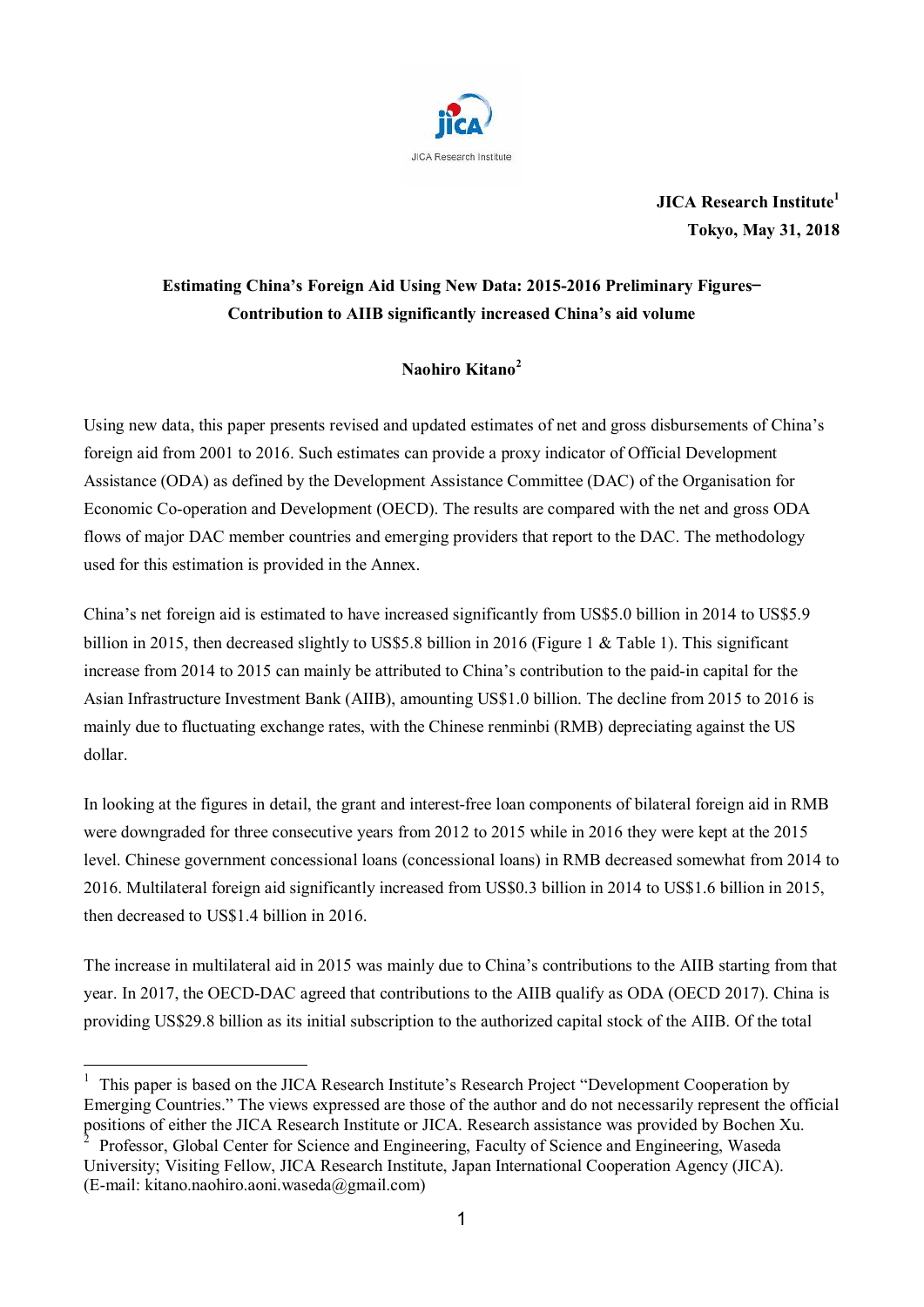

authorized capital stock, 20% is paid-in, while the remainder is callable. The paid-in capital is to be paid in five annual installments of approximately US\$1.2 billion, of which 85% (US\$1.0 billion) is counted as ODA under the OECD-DAC rules. The Seventeenth Replenishment of the World Bank's International Development Association (IDA 17), amounting to US\$300 million, also contributed to the increase in 2015. The decline in 2016 is partly because the IDA 17 contribution was made as a single payment in 2015.

In 2015 and 2016, the share of multilateral foreign aid stood at 27.0% and 24.8% respectively – significantly larger than 13.6% in 2013, which was the highest figure prior to 2014. The proportion of concessional loans to total foreign aid stood at 36.3% in 2016. Gross foreign aid also increased significantly from US\$5.4 billion in 2014 to US\$6.6 billion in 2015, then remained at the same level of US\$6.6 billion in 2016 (Figure 2 & Table 2). The difference between net foreign aid amounted US\$5.8 billion in the same year and gross foreign aid has gradually become larger due to the increase in the repayment of concessional loans (Annex Table 1).

As a reference point, the net and gross disbursements of preferential buyer's credits are estimated to have totaled US\$8.1 billion and US\$9.3 billion respectively in 2016, which are much larger than the net and gross foreign aid flows in the same year (Figures 1 & 2). Preferential buyer's credits, also called preferential export buyer's credits, are in US dollars with preferential conditions similar to the terms of concessional loans. Some recipient countries treat them as aid. If these figures are combined as net and gross concessional flows, total disbursements are estimated to have reached US\$13.9 billion and US\$15.9 billion in 2016.

In terms of RMB, net and gross disbursements increased for two consecutive years from 2014 to 2016 (Figures 3  $\&$  4 and Tables 3  $\&$  4). As mentioned earlier, the decline of net disbursements and lack of change in gross disbursements between 2015 and 2016 in terms of US\$ is mainly due to the depreciation of the RMB against the US dollar (from 6.23 RMB/US\$ in 2015 to 6.64 RMB/US\$ in 2016).

When compared with the ODA flows of the top nine DAC member countries – plus Korea as a member country in East Asia – and the top two emerging providers that reported to the DAC in 2016, Turkey and UAE, China was ranked at number 7, next to Turkey in terms of both net and gross disbursements (Figures 5  $\&$  6).

As part of the institutional reform of the State Council, a new aid agency, the China International Development Cooperation Agency was inaugurated in April 2018. As the first such agency in the country's history, its establishment will bring about a major change in China's implementation structure of foreign aid. It is important to follow and understand how China will increase and improve its foreign aid through the lens of aid statistics.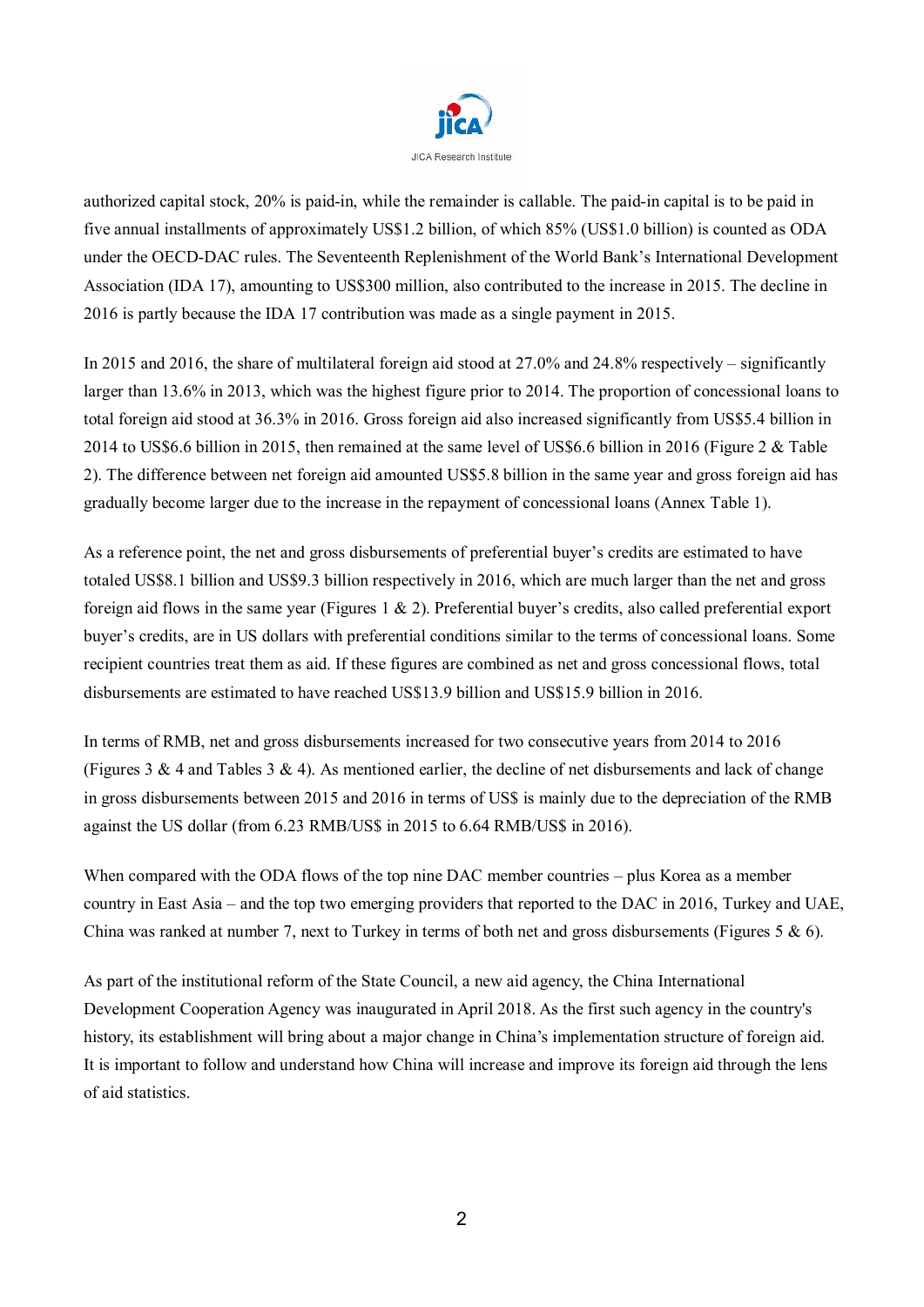

#### **Annex**

### *Process of estimation*

China's foreign aid, in this paper, is defined as the sum of (1) grants and interest-free loans by the Ministry of Commerce (MOFCOM), (2) grants managed by other departments responsible for foreign aid, (3) scholarships provided by the Ministry of Education to students from other developing countries, (4) interest subsidies on concessional loans, which are deducted from the total amount of aid, (5) concessional loans managed by the Export-Import Bank of China (China Eximbank) as bilateral foreign aid, and (6) subscriptions and contributions to ODA-eligible international organizations as multilateral foreign aid.

The following process is used here to estimate China's foreign aid based on new data, while also drawing upon previous work (Kitano & Harada 2016, 2014; Kitano forthcoming, 2017, 2016, 2014). Aside from concessional loans, preferential buyer's credits are also estimated as reference points.

Annex Table 1 shows the breakdown of bilateral grants and interest-free loans consisting of the following five figures (from 1 to 5):

## (1) Grants and interest-free loans by MOFCOM

The foreign aid expenditure data between 2010 and 2016 were obtained from the final departmental accounts on public budget expenditure from MOFCOM. Figures between 2001 and 2009 were derived based on the assumption that 90% of the final account of the central level public budget expenditure for foreign aid was implemented by MOFCOM (Kitano 2016).

### (2) Grants managed by other departments and relevant organizations

Annex Table 2 shows the department level data for MOFCOM as well as other departments and relevant organizations responsible for foreign aid. These include the National Health and Family Planning Commission, which has jurisdiction over Chinese medical teams working abroad. The institutional reform of the State Council approved by the National People's Congress in March, 2018 was not reflected in this paper. Figures from 2010 to 2016 were obtained from the foreign aid expenditure in the final departmental accounts of the respective departments. It was assumed that, from 2001 to 2009, grants for other departments comprised 3% of the final account of central level public budget expenditure for foreign aid through back calculation from 2010 (Kitano 2016).

### (3) Scholarships

Based on the ODA definition, scholarships to foreign students from developing countries are counted as aid. In 2009 China extended scholarships to 18,245 foreign students who studied in China (China Education Yearbook Editorial 2011, 440). In the same year, it extended scholarships to 11,185 students from other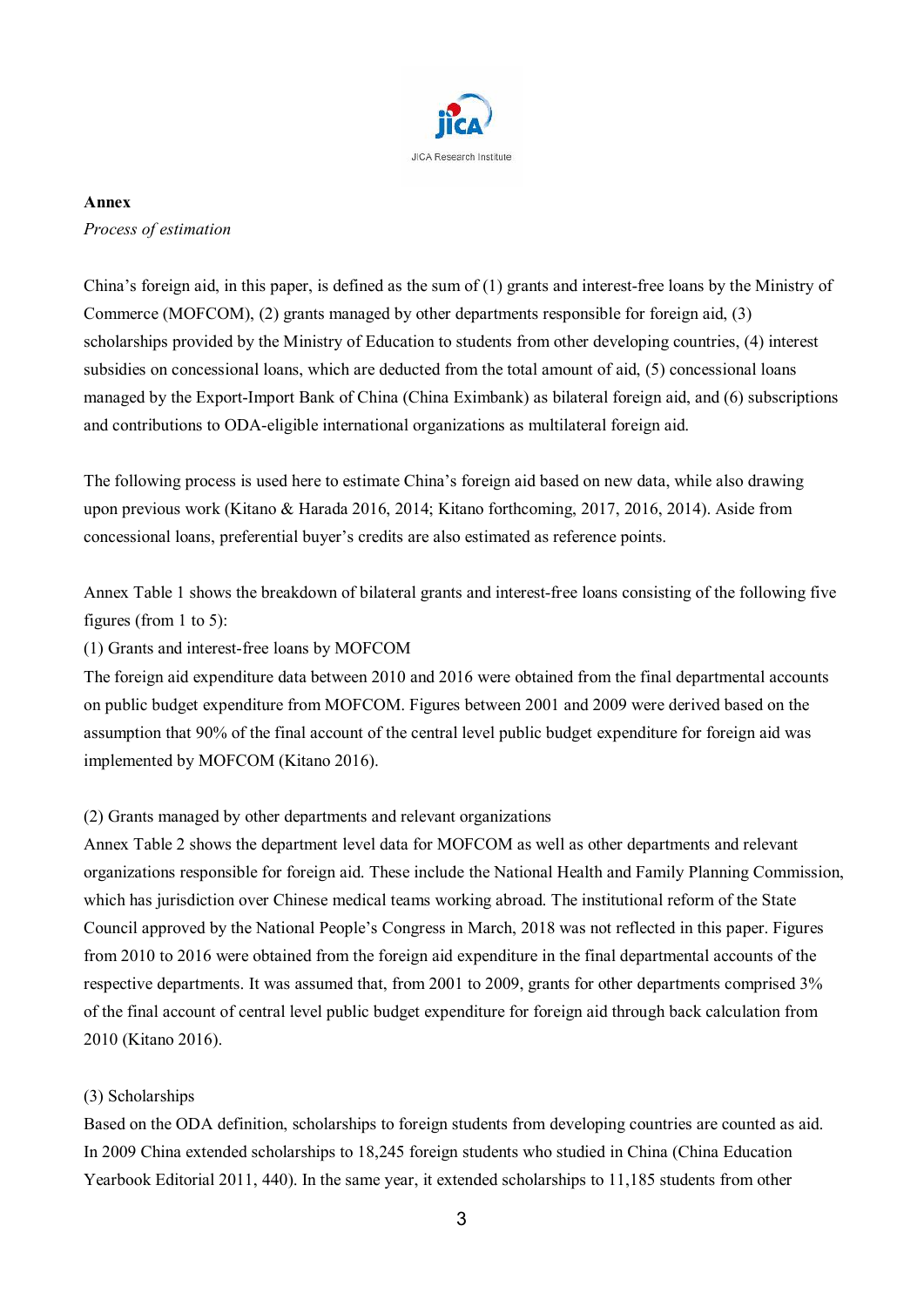

developing counties (Information Office of the State Council 2011). Using these numbers, it is assumed that the ratio of foreign students with scholarships from developing countries among all foreign students is 61.3%. I use this ratio to identify the total expenditure for scholarships for foreign students studying in China from other developing countries as foreign aid from 2007 to 2016. The average ratio of scholarships for foreign students from other developing countries divided by the final account of central level public budget expenditure for foreign aid, which was 2% between 2007 and 2008, was used to estimate the figures from 2001 to 2006.

### (4) Interest subsidies on concessional loans

According to the 2014 White Paper on China's foreign aid (Information Office of the State Council, 2014), the difference between the lending rate of concessional loans and the RMB benchmark loan interest rate for loans with more than 5 years of repayment period, promulgated by the People's Bank of China, is to be subsidized by the government. Since this subsidy is an internal transfer, it must be deducted from total amount of foreign aid. Interest subsidies on concessional loans were estimated by assuming that one-third of the interest rate difference between the lending rate of concessional loans and the RMB benchmark loan interest rate has been subsidized by the government (Kitano 2016).

### (5) Concessional loans

Published net and gross disbursement as well as repayment data for concessional loans and preferential buyer's credits by China Eximbank between 2004 and 2014 (except for 2009) from the Almanac of China's Finance and Banking reports are used for each year. Figures between 2001 and 2003 were derived from Kitano (2016) while those in 2009 were estimated by using the data in 2008 and 2010 from the above mentioned reports. Outstanding amounts of the two facilities from 2015 to 2016 were inferred from a graph in China Eximbank's brochure for concessional loans and preferential buyer's credits. Subsequently, net disbursement and repayment amount as well as gross disbursement figures were estimated.

(6) Subscriptions and contributions to ODA-eligible international organizations as multilateral foreign aid Multilateral foreign aid is defined as the cumulative amount of expenditure by departments and other relevant organizations with a budget for international organizations. It is adjusted by the DAC-defined coefficients for core contributions. As shown in Annex Table 3, I have selected 12 out of the 55 departments to verify China's annual contributions to international organizations from 2010 to 2016 based on publicly available documents such as the United Nations System Chief Executives Board for Coordination (CEB) Financial Statistics as well as annual reports for each organization. I compared the sum of the annual contributions derived for each respective department with each department's final accounts of public budget expenditure for international organizations. I then calculated the core contributions for each department using the coefficients in the DAC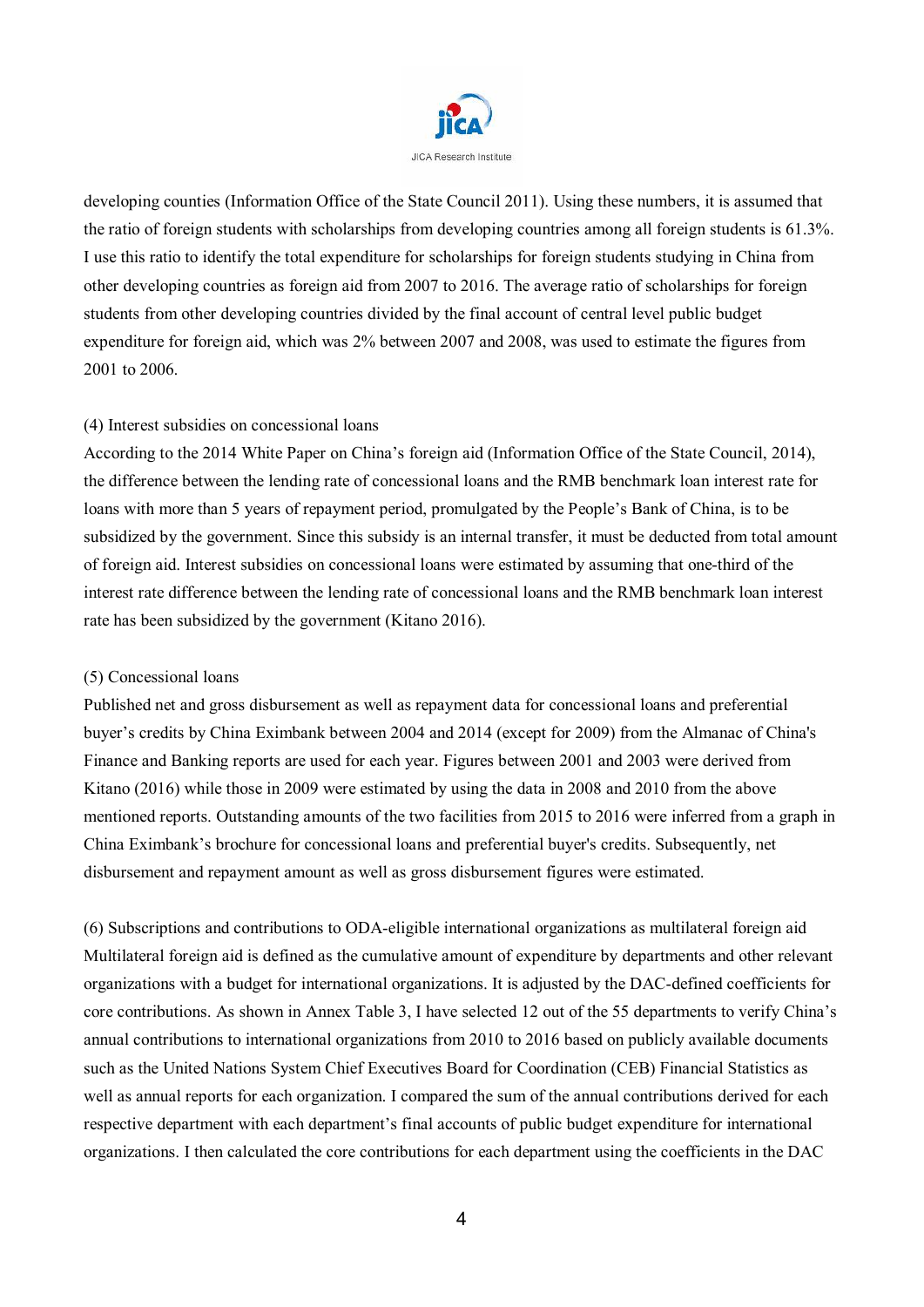

List of ODA-eligible international organisations (OECD 2017). As for the other 43 departments, I assume a coefficient for core contributions of 30%. The figures from 2001 to 2009 were derived from Kitano (2016).

#### **References**

China Education Yearbook Editorial Office. 2011. *Zhongguo Jiaoyu Nianjian 2010* [China Education Yearbook 2010]*.* Beijing: People's Education Press.

China Society of Finance and Banking. 2006-2010, 2012-2016. *Almanac of China's Finance and Banking (Chinese Edition), 1996-2009, 2011-2015*. Beijing: China's Finance and Banking Magazine Co. Ltd.

Export-Import Bank of China. 2017. "Government Concessional Loan & Preferential Buyer's Credit Brochure." Beijing: Export-Import Bank of China.

Information Office of the State Council. 2011. *China's Foreign Aid.* Foreign Language Press. Beijing.

———. 2014. *China's Foreign Aid 2014.* Foreign Language Press. Beijing.

Kitano, N. 2014. "China's Foreign Aid at a Transitional Stage." *Asian Economic Policy Review* 9(2). 301–17.

———. 2016. *Estimating China's Foreign Aid II: 2014 Update*. Working Paper No.131. Tokyo: JICA Research Institute.

https://www.jica.go.jp/jica-ri/ja/publication/workingpaper/jrft3q0000000xgx-att/JICA-RI\_WP\_No.78\_2014.p df

———. 2017. "A Note on Estimating China's Foreign Aid Using New Data: 2015 Preliminary Figures." Tokyo: JICA Research Institute. https://www.jica.go.jp/jica-ri/publication/other/l75nbg000008yara-att/note\_20170601.pdf

———. forthcoming. "China's Foreign Aid: Entering a Nnew Stage." *Asia-Pacific Review* 25(1).

Kitano, N., and Y. Harada. 2014. *Estimating China's Foreign Aid 2001-2013*. JICA-RI Working Paper No. 78. Tokyo: JICA Research Institute.

https://www.jica.go.jp/jica-ri/ja/publication/workingpaper/jrft3q0000000xgx-att/JICA-RI\_WP\_No.78\_2014.pdf

———. 2016. "Estimating China's Foreign Aid 2010-2013." *Journal of International Development* 28(7), 1050– 74.

OECD. 2017. "Annex 2 List of ODA-eligible International Organisations." http://www.oecd.org/dac/stats/annex2.htm (Accessed May 11, 2018).

#### Offical Database

United Nations System Chief Executives Board for Coordination (CEB). 2016. "CEB Financial Statistics Database." http://www.unsceb.org/content/un-system-financial-statistics (Accessed May 11, 2018).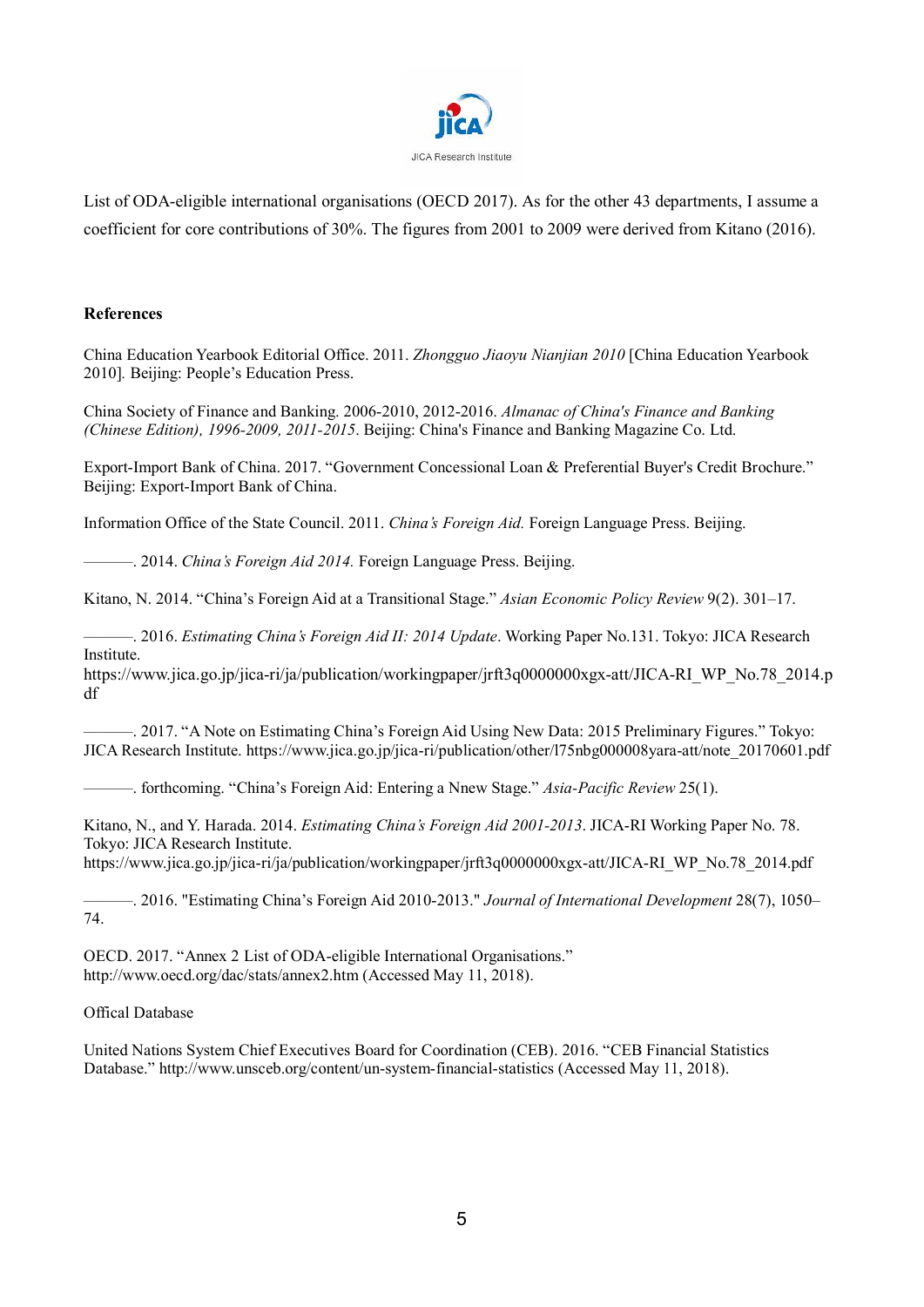



| Table 1: Net disbursement of China's foreign aid | US\$ billion     |                       |             |               |                   |                 |
|--------------------------------------------------|------------------|-----------------------|-------------|---------------|-------------------|-----------------|
| Year                                             | Bilateral:       | <b>Bilateral: Net</b> | Bilateral:  | Multilateral: | <b>Total: Net</b> | For reference:  |
|                                                  | Grants and       | disbursement          | Net foreign | International | foreign aid       | Net             |
|                                                  | interest-        | of concessional       | aid         | organizations |                   | disbursement    |
|                                                  | free loans       | loans                 |             |               |                   | of preferential |
|                                                  |                  |                       |             |               |                   | buyer's credits |
|                                                  |                  |                       |             |               |                   |                 |
| 2001                                             | 0.5              | 0.1                   | 0.7         | 0.1           | 0.7               | 0.0             |
| 2002                                             | 0.6              | 0.1                   | 0.7         | 0.1           | 0.8               | 0.0             |
| 2003                                             | 0.6              | 0.1                   | 0.7         | 0.1           | 0.8               | 0.5             |
| 2004                                             | 0.7              | 0.2                   | 0.9         | 0.1           | 0.9               | 0.3             |
| 2005                                             | 0.9              | 0.2                   | 1.0         | 0.1           | 1.1               | 0.3             |
| 2006                                             | 1.0              | 0.3                   | 1.3         | 0.1           | 1.4               | 0.3             |
| 2007                                             | 1.4              | 0.7                   | 2.1         | 0.1           | 2.2               | 0.8             |
| 2008                                             | 1.7              | 0.6                   | 2.3         | 0.2           | 2.5               | 1.0             |
| 2009                                             | 1.8              | 1.2                   | 3.0         | 0.2           | 3.1               | 0.8             |
| 2010                                             | 1.8              | 1.6                   | 3.4         | 0.3           | 3.7               | 2.4             |
| 2011                                             | 2.4              | 1.9                   | 4.3         | 0.3           | 4.6               | 3.9             |
| 2012                                             | 2.8              | 1.8                   | 4.6         | 0.4           | 5.0               | 4.9             |
| 2013                                             | 2.6              | 1.9                   | 4.5         | 0.7           | 5.2               | 5.2             |
| 2014                                             | 2.4              | 2.2                   | 4.6         | 0.3           | 5.0               | 6.0             |
| 2015                                             | 2.2              | 2.1                   | 4.3         | 1.6           | 5.9               | 7.2             |
| 2016                                             | 2.2              | 2.1                   | 4.4         | 1.4           | 5.8               | 8.1             |
|                                                  | Share percentage |                       |             |               |                   |                 |
| 2013                                             | 49.2%            | 37.2%                 | 86.4%       | 13.6%         | 100.0%            | 99.4%           |
| 2014                                             | 48.8%            | 44.3%                 | 93.2%       | 6.8%          | 100.0%            | 120.9%          |
| 2015                                             | 37.5%            | 35.5%                 | 73.0%       | 27.0%         | 100.0%            | 121.3%          |
| 2016                                             | 38.8%            | 36.3%                 | 75.2%       | 24.8%         | 100.0%            | 139.7%          |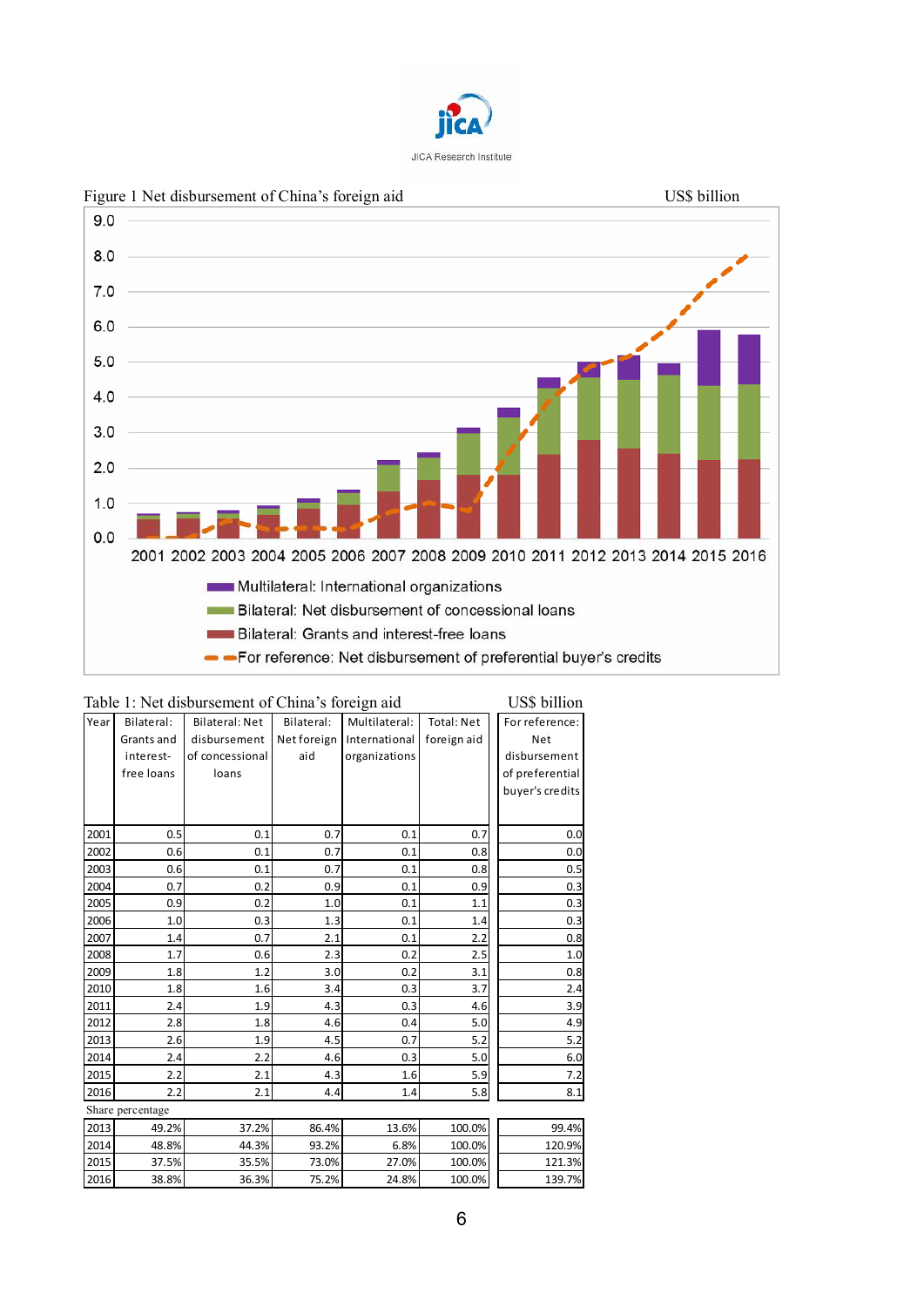



| Table 2 Gross disbursement of China's foreign aid | US\$ billion |                         |             |               |                     |                 |
|---------------------------------------------------|--------------|-------------------------|-------------|---------------|---------------------|-----------------|
| Year                                              | Bilateral:   | <b>Bilateral: Gross</b> | Bilateral:  | Multilateral: | <b>Total: Gross</b> | For reference:  |
|                                                   | Grants and   | disbursement            | Gross       | International | foreign aid         | Gross           |
|                                                   | interest-    | of concessional         | foreign aid | organizations |                     | disbursement    |
|                                                   | free loans   | loans                   |             |               |                     | of preferential |
|                                                   |              |                         |             |               |                     | buyer's credits |
| 2001                                              | 0.5          | 0.1                     | 0.7         | 0.1           | 0.7                 | 0.0             |
| 2002                                              | 0.6          | 0.1                     | 0.7         | 0.1           | 0.8                 | 0.0             |
| 2003                                              | 0.6          | 0.2                     | 0.7         | 0.1           | 0.8                 | 0.5             |
| 2004                                              | 0.7          | 0.2                     | 0.9         | 0.1           | 1.0                 | 0.3             |
| 2005                                              | 0.9          | 0.3                     | 1.1         | 0.1           | 1.2                 | 0.4             |
| 2006                                              | 1.0          | 0.4                     | 1.4         | 0.1           | 1.5                 | 0.4             |
| 2007                                              | 1.4          | 0.8                     | 2.2         | 0.1           | 2.3                 | 0.8             |
| 2008                                              | 1.7          | 0.7                     | 2.4         | 0.2           | 2.6                 | 1.2             |
| 2009                                              | 1.8          | 1.3                     | 3.1         | 0.2           | 3.3                 | 0.9             |
| 2010                                              | 1.8          | 1.8                     | 3.6         | 0.3           | 3.9                 | 2.7             |
| 2011                                              | 2.4          | 2.1                     | 4.5         | 0.3           | 4.8                 | 4.1             |
| 2012                                              | 2.8          | 2.0                     | 4.8         | 0.4           | 5.2                 | 5.1             |
| 2013                                              | 2.6          | 2.3                     | 4.9         | 0.7           | 5.6                 | 5.6             |
| 2014                                              | 2.4          | 2.6                     | 5.0         | 0.3           | 5.4                 | 6.5             |
| 2015                                              | 2.2          | 2.8                     | 5.0         | 1.6           | 6.6                 | 8.0             |
| 2016                                              | 2.2          | 2.9                     | 5.2         | 1.4           | 6.6                 | 9.3             |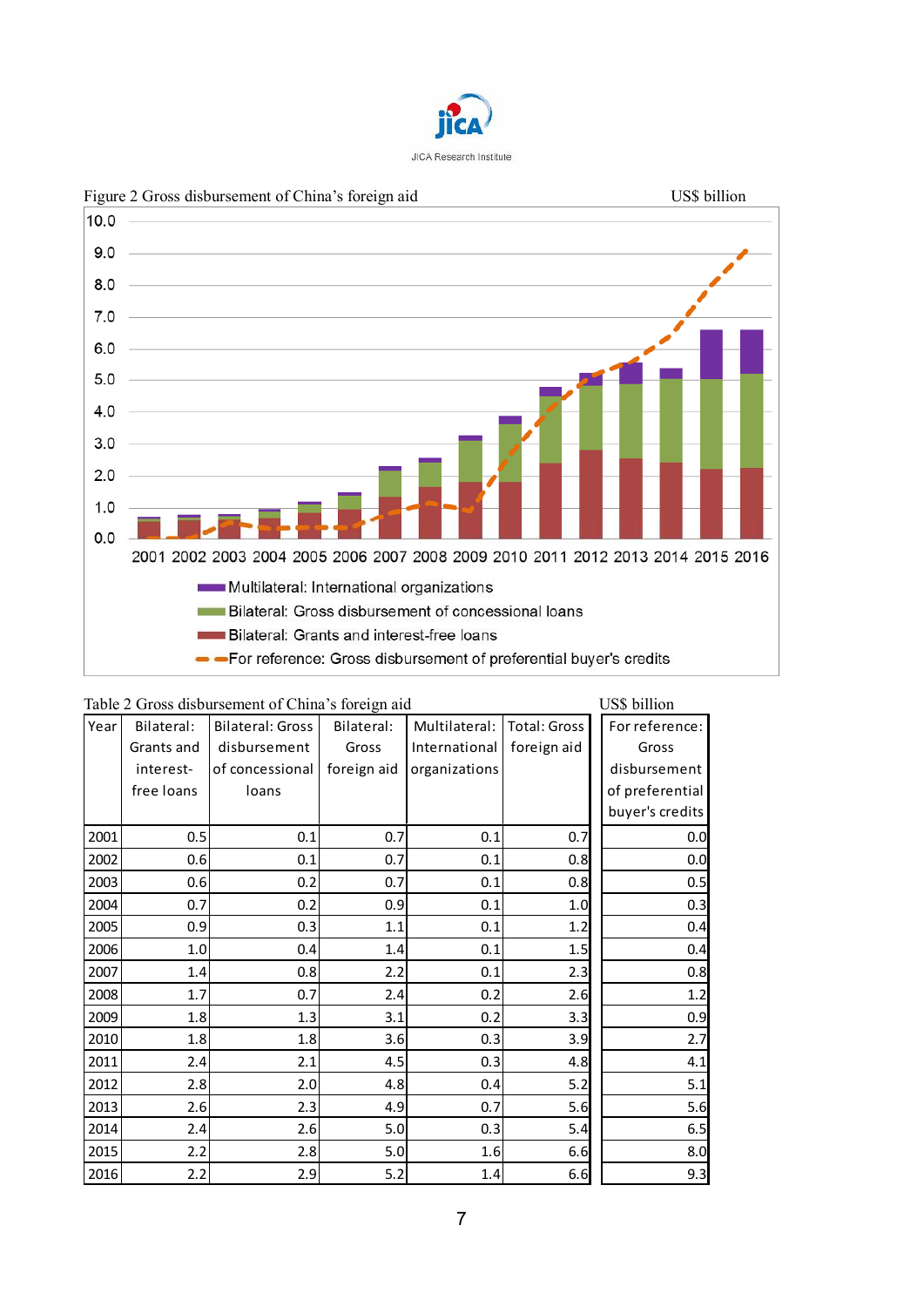



| Table 3 Net disbursement of China's foreign aid | RMB billion |                       |             |                             |             |  |                 |
|-------------------------------------------------|-------------|-----------------------|-------------|-----------------------------|-------------|--|-----------------|
| Year                                            | Bilateral:  | <b>Bilateral: Net</b> | Bilateral:  | Multilateral:<br>Total: Net |             |  | For reference:  |
|                                                 | Grants and  | disbursement          | Net foreign | International               | foreign aid |  | Net             |
|                                                 | interest-   | of concessional       | aid         | organizations               |             |  | disbursement    |
|                                                 | free loans  | loans                 |             |                             |             |  | of preferential |
|                                                 |             |                       |             |                             |             |  | buyer's credits |
| 2001                                            | 4.4         | 1.0                   | 5.5         | 0.5                         | 6.0         |  | 0.0             |
| 2002                                            | 4.7         | 1.1                   | 5.8         | 0.6                         | 6.4         |  | 0.0             |
| 2003                                            | 4.9         | 1.1                   | 6.0         | 0.7                         | 6.7         |  | 4.3             |
| 2004                                            | 5.7         | 1.4                   | 7.1         | 0.7                         | 7.8         |  | 2.1             |
| 2005                                            | 7.0         | 1.6                   | 8.6         | 0.8                         | 9.4         |  | 2.4             |
| 2006                                            | 7.7         | 2.6                   | 10.3        | 0.9                         | 11.2        |  | 2.1             |
| 2007                                            | 10.3        | 5.6                   | 15.9        | 1.0                         | 16.9        |  | 5.7             |
| 2008                                            | 11.6        | 4.3                   | 16.0        | 1.1                         | 17.0        |  | 7.2             |
| 2009                                            | 12.4        | 7.9                   | 20.3        | 1.1                         | 21.4        |  | 5.5             |
| 2010                                            | 12.3        | 10.9                  | 23.2        | 1.9                         | 25.1        |  | 16.4            |
| 2011                                            | 15.5        | 12.1                  | 27.6        | 1.9                         | 29.5        |  | 25.2            |
|                                                 |             |                       |             |                             |             |  |                 |

2012 17.7 11.2 28.9 2.6 31.4 30.7 2013 15.9 12.0 12.0 27.9 4.4 32.3 32.1 2014 14.9 13.5 28.4 2.1 30.5 36.8 2015 13.9 13.1 27.0 10.0 37.0 44.8 2016 14.9 14.0 14.0 28.9 9.6 38.5 38.5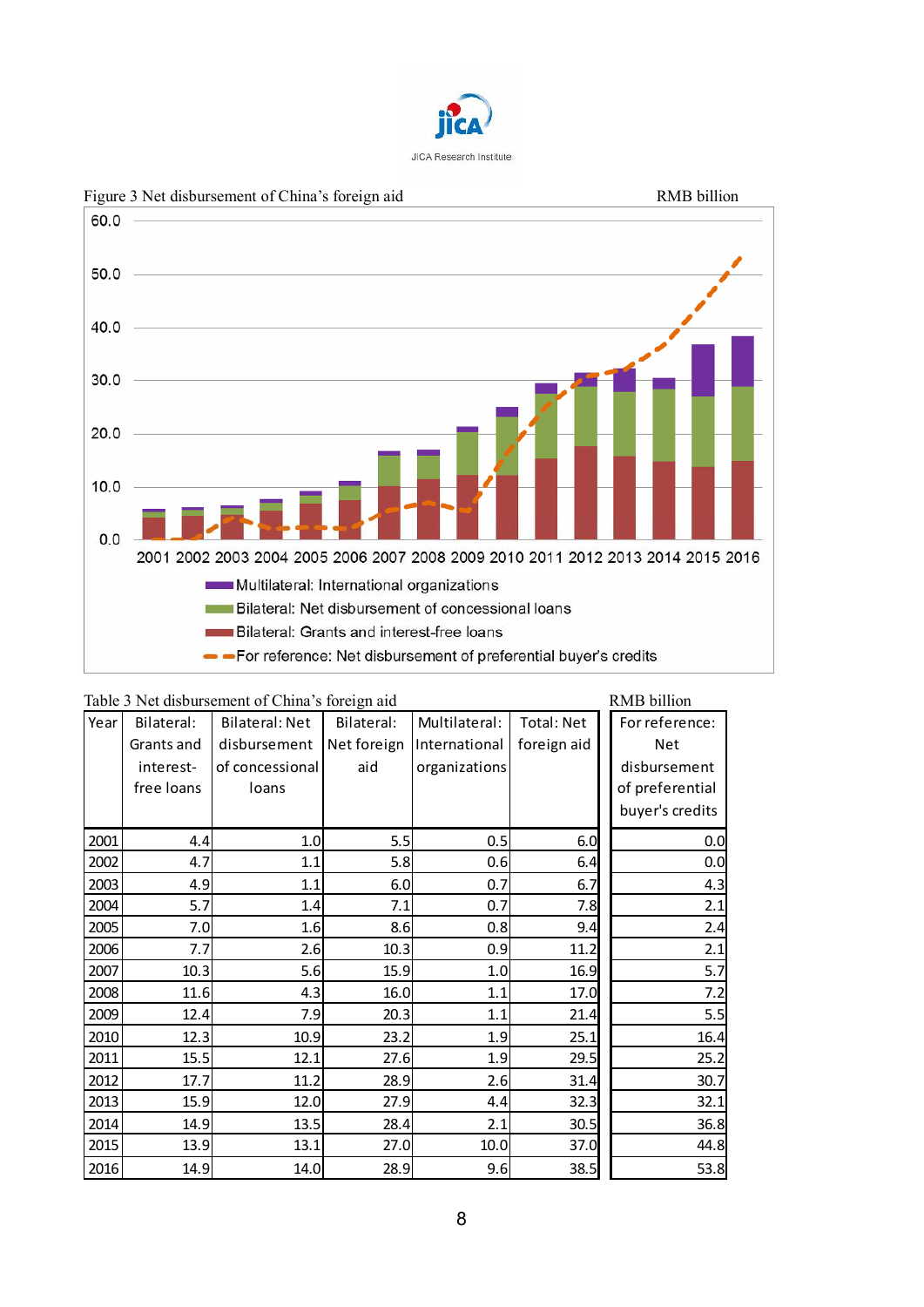



|  | Table 4 Gross disbursement of China's foreign aid |  |  |  |
|--|---------------------------------------------------|--|--|--|
|  |                                                   |  |  |  |

| Table 4 Gross disbursement of China's foreign aid<br>RMB billion |            |                         |             |               |              |                 |  |  |  |  |  |  |
|------------------------------------------------------------------|------------|-------------------------|-------------|---------------|--------------|-----------------|--|--|--|--|--|--|
| Year                                                             | Bilateral: | <b>Bilateral: Gross</b> | Bilateral:  | Multilateral: | Total: Gross | For reference:  |  |  |  |  |  |  |
|                                                                  | Grants and | disbursement            | Gross       | International | foreign aid  | Gross           |  |  |  |  |  |  |
|                                                                  | interest-  | of concessional         | foreign aid | organizations |              | disbursement    |  |  |  |  |  |  |
|                                                                  | free loans | loans                   |             |               |              | of preferential |  |  |  |  |  |  |
|                                                                  |            |                         |             |               |              | buyer's credits |  |  |  |  |  |  |
| 2001                                                             | 4.4        | 1.1                     | 5.5         | 0.5           | 6.0          | 0.0             |  |  |  |  |  |  |
| 2002                                                             | 4.7        | 1.2                     | 5.9         | 0.6           | 6.5          | 0.0             |  |  |  |  |  |  |
| 2003                                                             | 4.9        | 1.3                     | 6.2         | 0.7           | 6.8          | 4.3             |  |  |  |  |  |  |
| 2004                                                             | 5.7        | 1.7                     | 7.3         | 0.7           | 8.1          | 2.6             |  |  |  |  |  |  |
| 2005                                                             | 7.0        | 2.1                     | 9.1         | 0.8           | 9.9          | 3.0             |  |  |  |  |  |  |
| 2006                                                             | 7.7        | 3.4                     | 11.1        | 0.9           | 12.0         | 2.8             |  |  |  |  |  |  |
| 2007                                                             | 10.3       | 6.2                     | 16.5        | 1.0           | 17.5         | 6.3             |  |  |  |  |  |  |
| 2008                                                             | 11.6       | 5.2                     | 16.8        | 1.1           | 17.9         | 8.1             |  |  |  |  |  |  |
| 2009                                                             | 12.4       | 8.8                     | 21.2        | 1.1           | 22.3         | 6.2             |  |  |  |  |  |  |
| 2010                                                             | 12.3       | 12.2                    | 24.5        | 1.9           | 26.4         | 18.1            |  |  |  |  |  |  |
| 2011                                                             | 15.5       | 13.5                    | 29.0        | 1.9           | 30.9         | 26.6            |  |  |  |  |  |  |
| 2012                                                             | 17.7       | 12.8                    | 30.5        | 2.6           | 33.1         | 32.4            |  |  |  |  |  |  |
| 2013                                                             | 15.9       | 14.3                    | 30.2        | 4.4           | 34.6         | 34.6            |  |  |  |  |  |  |
| 2014                                                             | 14.9       | 16.1                    | 31.0        | 2.1           | 33.0         | 39.7            |  |  |  |  |  |  |
| 2015                                                             | 13.9       | 17.4                    | 31.3        | 10.0          | 41.3         | 49.9            |  |  |  |  |  |  |
| 2016                                                             | 14.9       | 19.5                    | 34.5        | 9.6           | 44.0         | 61.5            |  |  |  |  |  |  |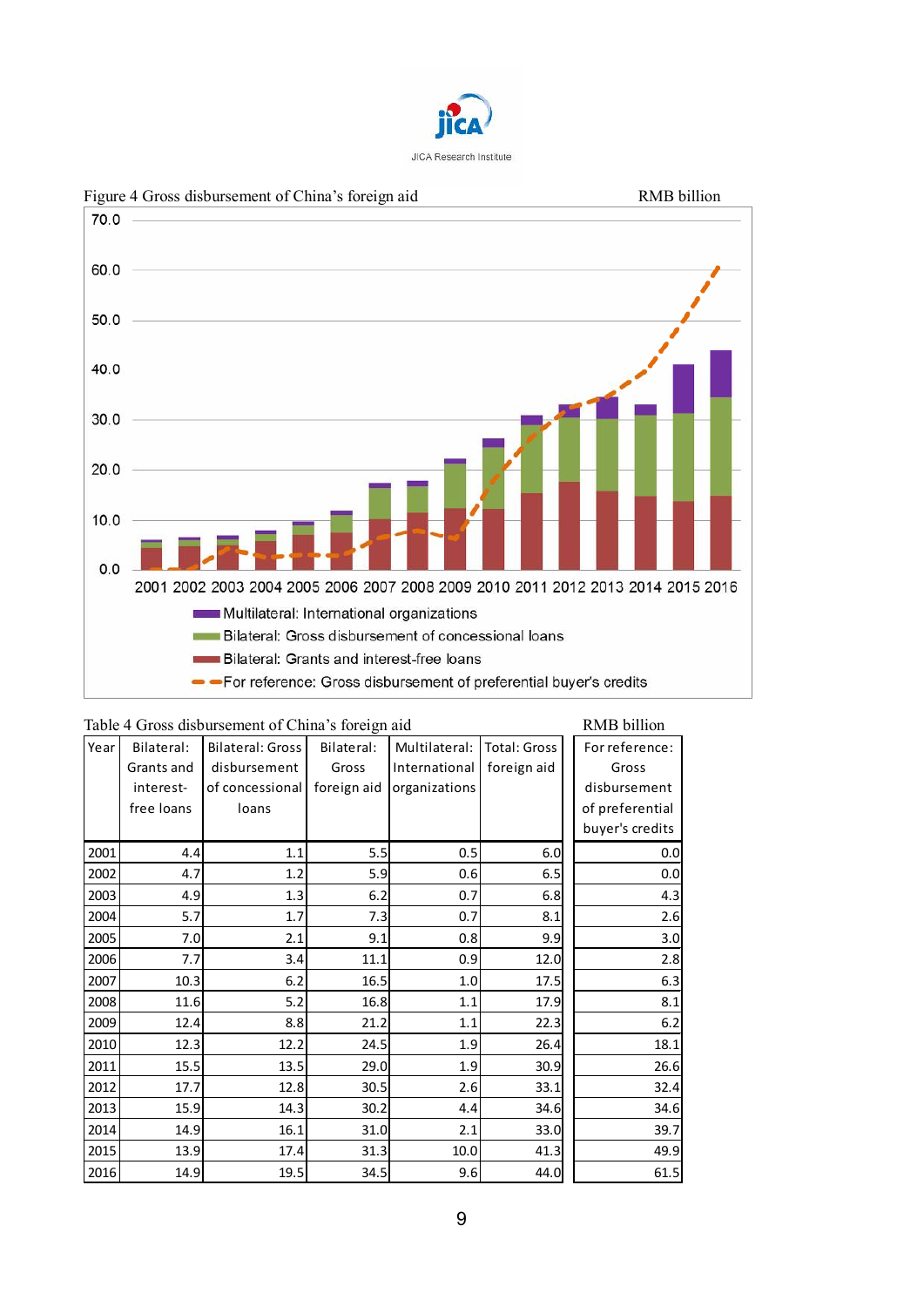



Figure 5 Comparison of net ODA flows of major DAC member countries and emerging providers that report to the DAC and China's net foreign aid

Figure 6 Comparison of gross ODA flows of major DAC member countries and emerging providers that report to the DAC and China's gross foreign aid

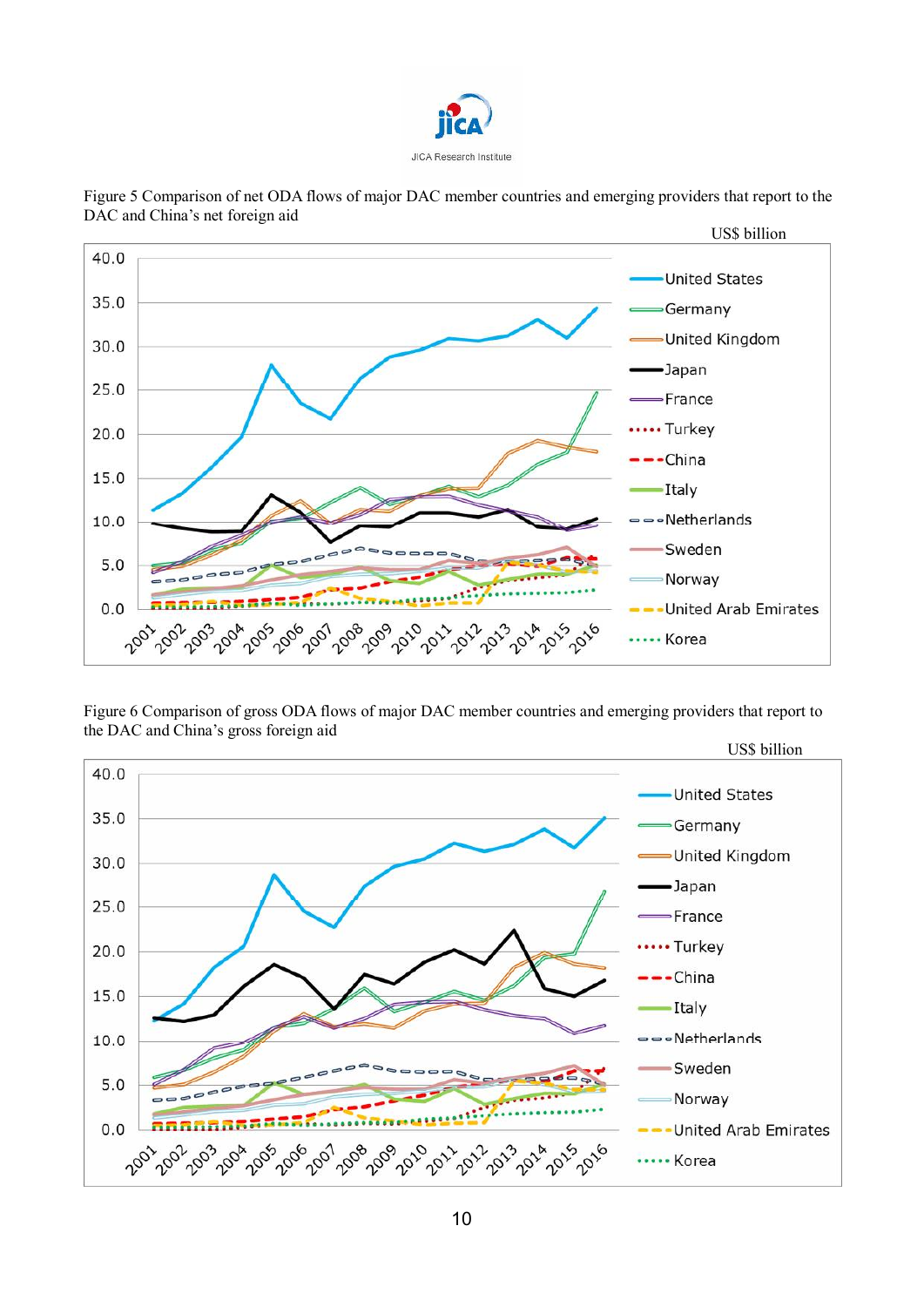

#### Annex Table 1 Break-down of bilateral foreign aid RMB million Year Final account of central level public budget expenditure for foreign aid (1) Grants and interestfree loans by Mini s try of Commerce (MOFCOM) (2) Grants by other departments and rel evant ograni zations (3) **Scholarships** for foreign s tudents from other developi ng countries by the Ministry of Educati on (4) Subsi di es for conces s ional loans (5) Grants and i nteres tfree loans  $(6)=(2)+$  $(3)+(4)-(5)$ Conces s i onal loans outs tanding (7) Net di sburs ement of conces‐ si onal loans (8) Repayment of concessi onal loans (9) Gros s dis bursement of conces s ional l oans (10) Bi lateral: Net foreign aid  $(11)=(6)+(8)$   $(12)=(6)+(10)$ Bilateral: Gross foreign ai d 2001 4,711 4,240 141 94 47 4,429 3,784 1,041 19 1,060 5,470 5,489 2002 5,003 4,503 150 100 54 4,699 4,903 1,119 78 1,197 5,818 5,896 2003 5,223 4,701 157 104 66 4,896 6,047 1,144 133 1,277 6,040 6,173 2004 6,069 5,462 182 121 83 5,683 7,282 1,412 239 1,651 7,095 7,334 2005 7,470 6,723 224 149 109 6,987 8,857 1,575 496 2,070 8,562 9,058 2006 8,237 7,413 247 165 155 7,671 11,498 2,641 790 3,431 10,312 11,102 2007 11,154 10,039 335 185 279 10,280 17,138 5,640 588 6,228 15,919 16,507 2008 12,559 11,303 377 305 367 11,618 21,480 4,342 848 5,190 15,960 16,808 2009 13,296 11,966 399 402 339 12,428 29,393 7,913 891 8,804 20,341 21,232 2010 13,611 11,839 462 491 470 12,323 40,274 10,881 1,292 12,173 23,204 24,496 2011 15,898 15,178 510 564 761 15,490 52,347 12,073 1,464 13,537 27,563 29,027 2012 16,695 17,014 666 951 939 17,691 63,511 11,164 1,611 12,775 28,855 30,466 2013 17,049 15,206 659 1,034 1,022 15,878 75,505 11,994 2,305 14,299 27,872 30,177 2014 18,457 14,203 674 1,196 1,191 14,882 89,008 13,503 2,572 16,075 28,385 30,957 2015 19,537 12,810 736 1,345 1,029 13,863 102,125 13,117 4,308 17,425 26,980 31,288 2016 15,660 13,623 846 1,405 930 14,943 116,100 13,975 5,556 19,531 28,918 34,474 US\$ million 2001 569 512 17 11 6 535 457 126 2 128 661 663 2002 604 544 18 12 7 568 592 135 9 145 703 712 2003 | 631 568 19 13 8 592 731 138 16 154 730 746 2004 733 660 22 15 10 687 880 171 29 200 857 886 2005 912 820 27 18 13 853 1,081 192 60 253 1,045 1,105 2006 1,033 930 31 21 19 962 1,442 331 99 430 1,293 1,392 2007 1,466 1,320 44 24 37 1,351 2,253 741 77 819 2,093 2,170 2008 1,807 1,627 54 44 53 1,672 3,091 625 122 747 2,297 2,419 2009 1,946 1,752 58 59 50 1,819 4,303 1,158 130 1,289 2,978 3,108 2010 2,010 1,749 68 73 69 1,820 5,949 1,607 191 1,798 3,427 3,618 2011 2,460 2,349 79 87 118 2,397 8,101 1,868 227 2,095 4,266 4,492 2012 2,645 2,695 106 151 149 2,803 10,061 1,769 255 2,024 4,571 4,826 2013 2,752 2,454 106 167 165 2,563 12,187 1,936 372 2,308 4,499 4,871 2014 3,004 2,312 110 195 194 2,422 14,488 2,198 419 2,617 4,620 5,039 2015 3,137 2,057 118 216 165 2,226 16,399 2,106 692 2,798 4,332 5,024 2016 2,357 2,050 127 211 140 2,249 17,473 2,103 836 2,939 4,352 5,188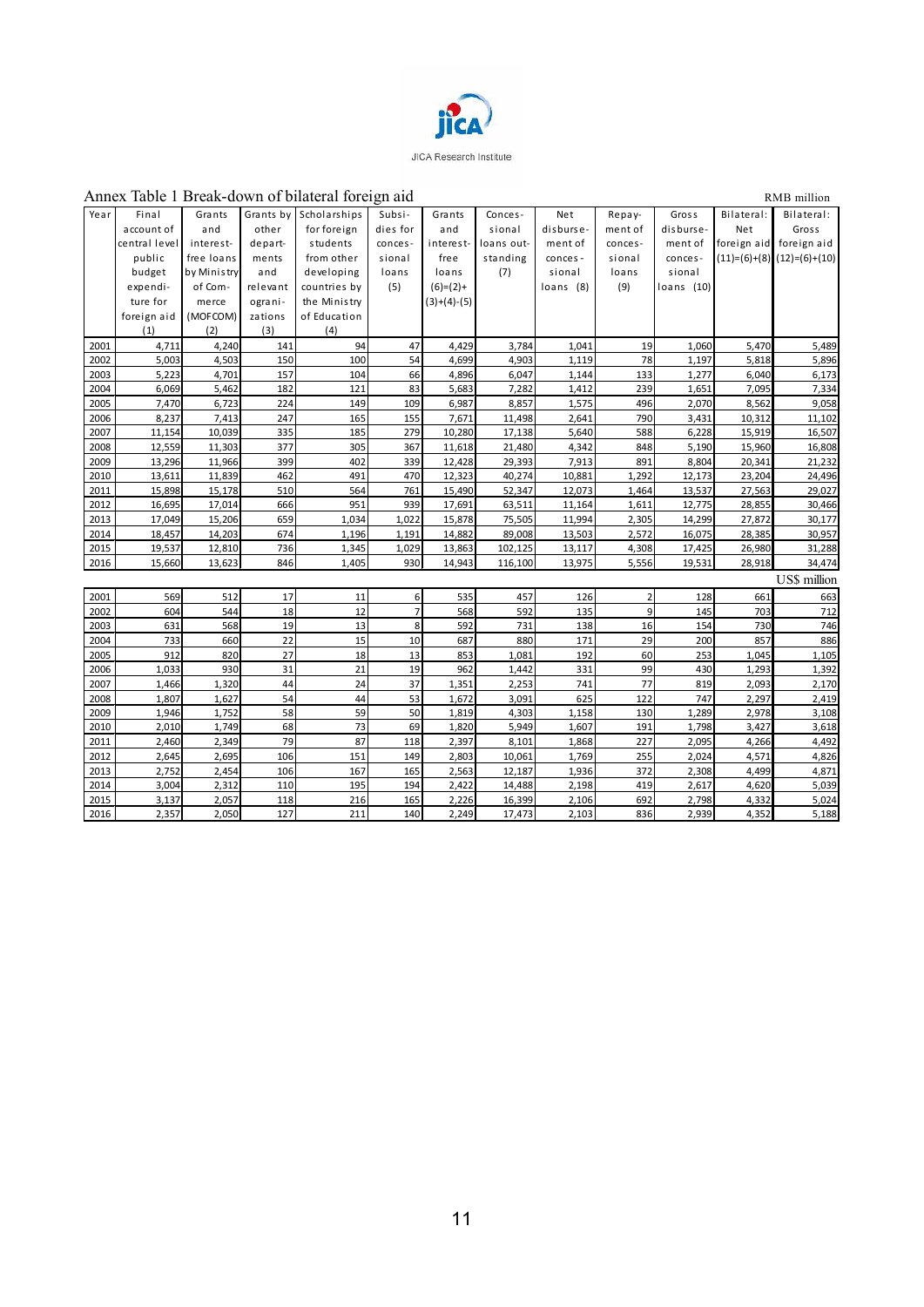

# Annex Table 2 Final accounts of public budget expenditure of departments and relevant organizations for foregin aid RMB million

| Year |          | National Ministry | Ministry        | Nation- | Ministry |          |         |         | Ministry   Ministry   Ministry   Ministry   Ministry |         | <b>State</b> | All-China | Red      | State    | China    | <b>State</b> | Sub-  | Ministry Total     |               |
|------|----------|-------------------|-----------------|---------|----------|----------|---------|---------|------------------------------------------------------|---------|--------------|-----------|----------|----------|----------|--------------|-------|--------------------|---------------|
|      | Health   | of                | of Edu-         | al      | of Agri- | of Civil | of      |         | of Land   of Trans- of Water                         |         | Admin-       | Wom-      | Cross    | Oceanic  | Earth-   | Admini-      | total | of Com- $(3)=(1)+$ |               |
|      | and      | Science           | cation          | Deveop- | culture  | Affairs  | Foreign | and Re- | port                                                 | Re-     | istration    | en's      | Society  | Admini-  | guake    | stration of  | (2)   | merce              | (2)           |
|      | Family   | and               | (MOE)           | ment    | (MOA)    | (MCA)    | Affairs | sources | (MOT)                                                | sources | of           | Feder-    | of China | stration | Admini-  | Press and    |       | (MOFCO             |               |
|      | Planning | Te ch-            |                 | Reform  |          |          | (MOFA)  | (MLR)   |                                                      | (MWR)   | Cultural     | ation     | (RCSC)   | (SOA)    | stration | Publication, |       | M)                 |               |
|      | Com-     | nology            |                 | Com-    |          |          |         |         |                                                      |         | Heritage     | (ACWF)    |          |          | (CEA)    | Radio, Film, |       | (1)                |               |
|      | mission  | (MST)             |                 | mission |          |          |         |         |                                                      |         | (SACH)       |           |          |          |          | and          |       |                    |               |
|      | (NHFPC)  |                   |                 | (NDRC)  |          |          |         |         |                                                      |         |              |           |          |          |          | Television   |       |                    |               |
|      |          |                   |                 |         |          |          |         |         |                                                      |         |              |           |          |          |          | (SAPPRFT)    |       |                    |               |
| 2010 | 401      | 45                | 10              |         |          |          |         |         |                                                      |         |              |           |          |          |          |              | 462   | 11,839             | 12,302        |
| 2011 | 426      | 73                | 10 <sup>1</sup> |         |          |          |         |         |                                                      |         |              |           |          |          |          |              | 510   | 15,178             | 15,688        |
| 2012 | 474      | 741               | 11              | 100     |          |          |         |         |                                                      |         |              |           |          |          |          |              | 666   | 17,014             | 17,680        |
| 2013 | 509      | 72                |                 | 62      |          |          |         |         |                                                      |         |              |           |          |          |          |              | 659   | 15,206             | 15,866        |
| 2014 | 540      | 82                |                 | 40      |          |          |         |         |                                                      |         |              |           |          |          |          |              | 674   | 14,203             | 14,877        |
| 2015 | 510      | 82                | 12              | 23      |          |          | 21      |         | 56                                                   |         |              |           |          | 23       |          |              | 736   | 12,810             | 13,546        |
| 2016 | 557      | 108               |                 | 33      |          |          |         | 23      |                                                      | 36      |              |           |          | 69       |          |              | 846   |                    | 13,623 14,469 |